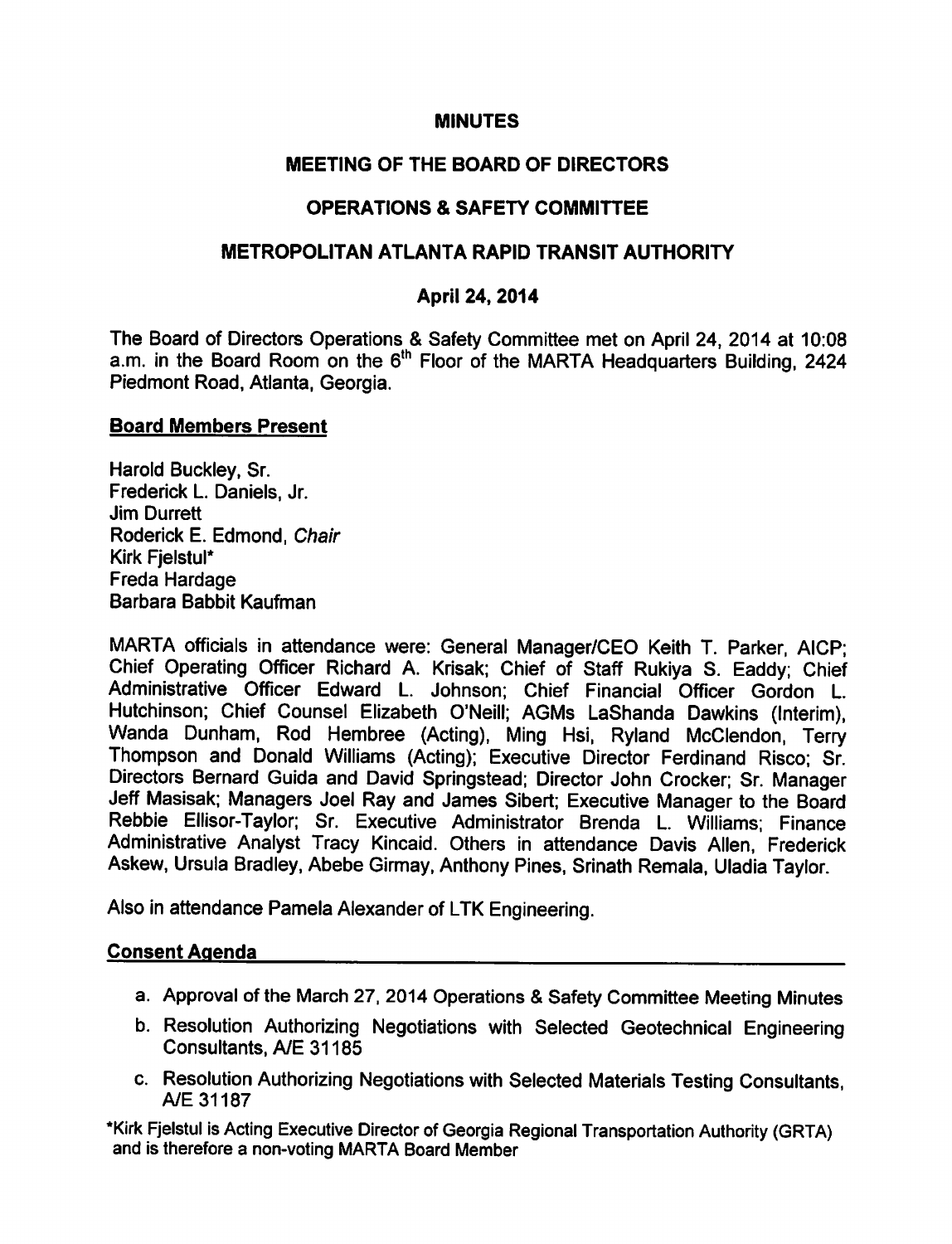d. Resolution Authorizing Negotiations with Selected Surveying Consultants, A/E 31189

On motion by Mr. Durrett seconded by Mr. Daniels the Consent Agenda was unanimously approved by a vote of 4 to 0, with  $5*$  members present.

## Individual Agenda

## Resolution Authorizing Award of Contract for Environmental Engineering Consulting Services. A/E 30754

Mr. Hembree presented this resolution for Board of Directors' approval authorizing the General Manger/CEO or his delegate to enter into a contract with URS Corporation for Environmental Engineering Consulting Services and to assign tasks by negotiated work order providing that the aggregate value of such tasks does not exceed \$30,000,000 for the five-year base contract term and five (5) individual one (1) year options.

On motion by Mr. Durrett seconded by Mr. Daniels the resolution was unanimously approved by a vote of 4 to 0, with  $5^*$  members present.

## Briefing – Red Line Express Service

Mr. Springstead briefed the Committee on the possibility of adding Red Line "Express Service" to the Airport from North Springs Station.

## Purpose

Determine the feasibility of adding Red Line Express Service to the Airport from North Springs Station

## Major Constraint

MARTA's existing North and South Line rail infrastructure

## Existing Rail System Infrastructure

- Aerial  $-22%$  (10.6 miles)
- Subway  $-18%$  (8.7 miles)
- $\bullet$  At-Grade 60% (28.7 miles)

# Right of Way Configuration

• North Line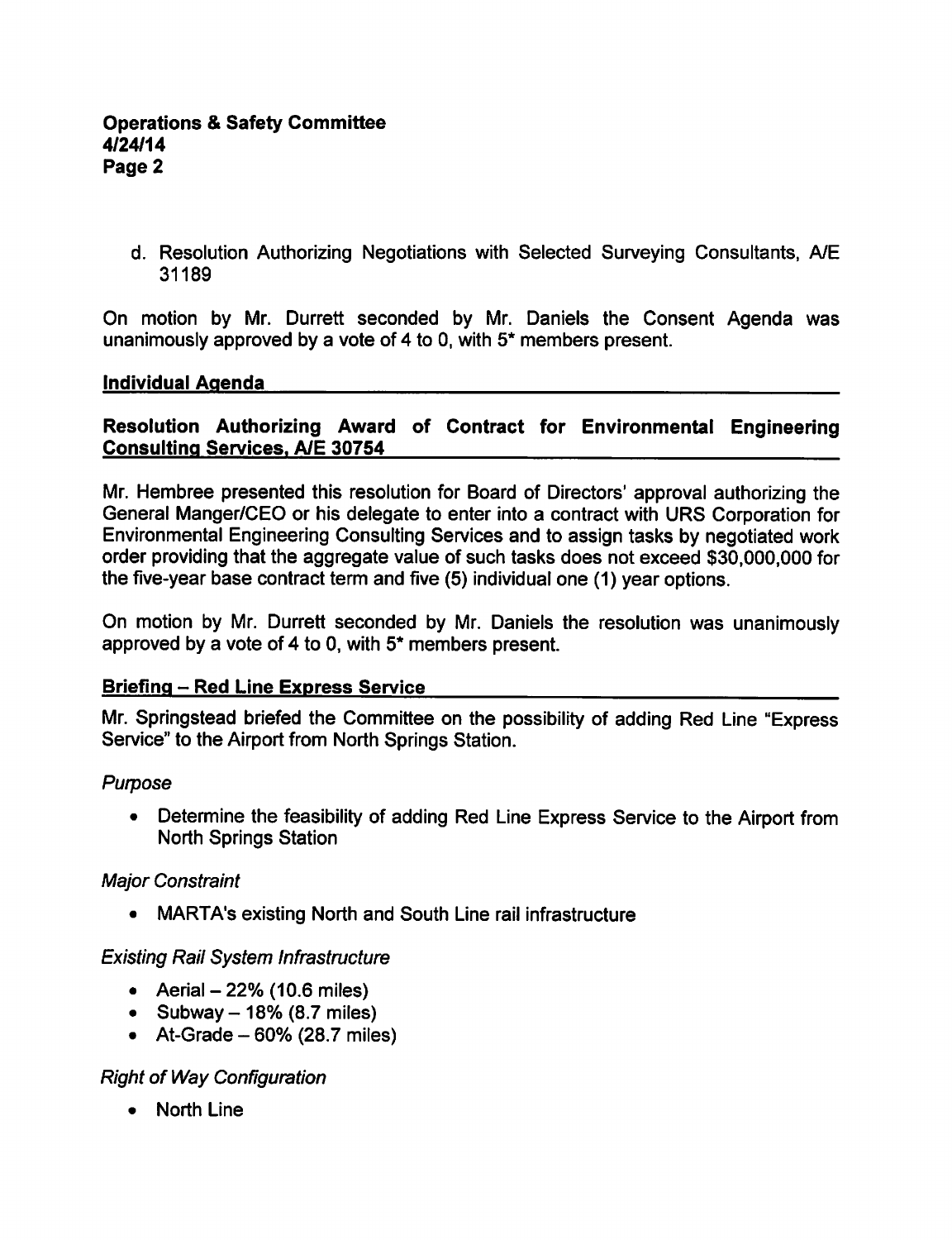- $\circ$  Total Miles = 15.6 mi
- o Aerial =  $1.8$  mi
- $\circ$  Subway = 4.8 mi
- $\circ$  At-Grade = 9.0 mi
- South Line
	- $\circ$  Total Miles = 7.9 mi
	- o Aerial =  $2.5$  mi
	- $\circ$  Subway = 0.4 mi
	- $\circ$  At-Grade = 5.0 mi

#### Existing Infrastructure Limits the Options

- Canterbury Junction
- GA 400 Aerial Structure
- East Point Station
- Arts Center Portal
- A-B Bridge I-85

## **Constraints & Risks**

- 1. Limited Right of Way (ROW) requires property acquisition, new bridges and aerial structures
- 2. Track Availability (allocation) is limited as numerous projects and maintenance activities are already competing for track time
- 3. Limited travel time savings
	- a. Train head ways in the trunk (5 minutes) heavy traffic
	- b. Express Stops at intermodal stations (Lindbergh, Five Points etc.)
	- c. Tunnel section from Arts Center to Garnett "pinch point" no space for track
- 4. Limited Return on Investment (ROI) significant capital and operating cost vs. increased revenue and ridership
- 5. Impact to other ongoing/planned Capital Projects (TCSU, IVS, etc.) will require significant re-design and construction
- 6. Capital Improvement Program is underfunded presently; significant backlog of existing assets requiring replacement/rehabilitation

Cost Summary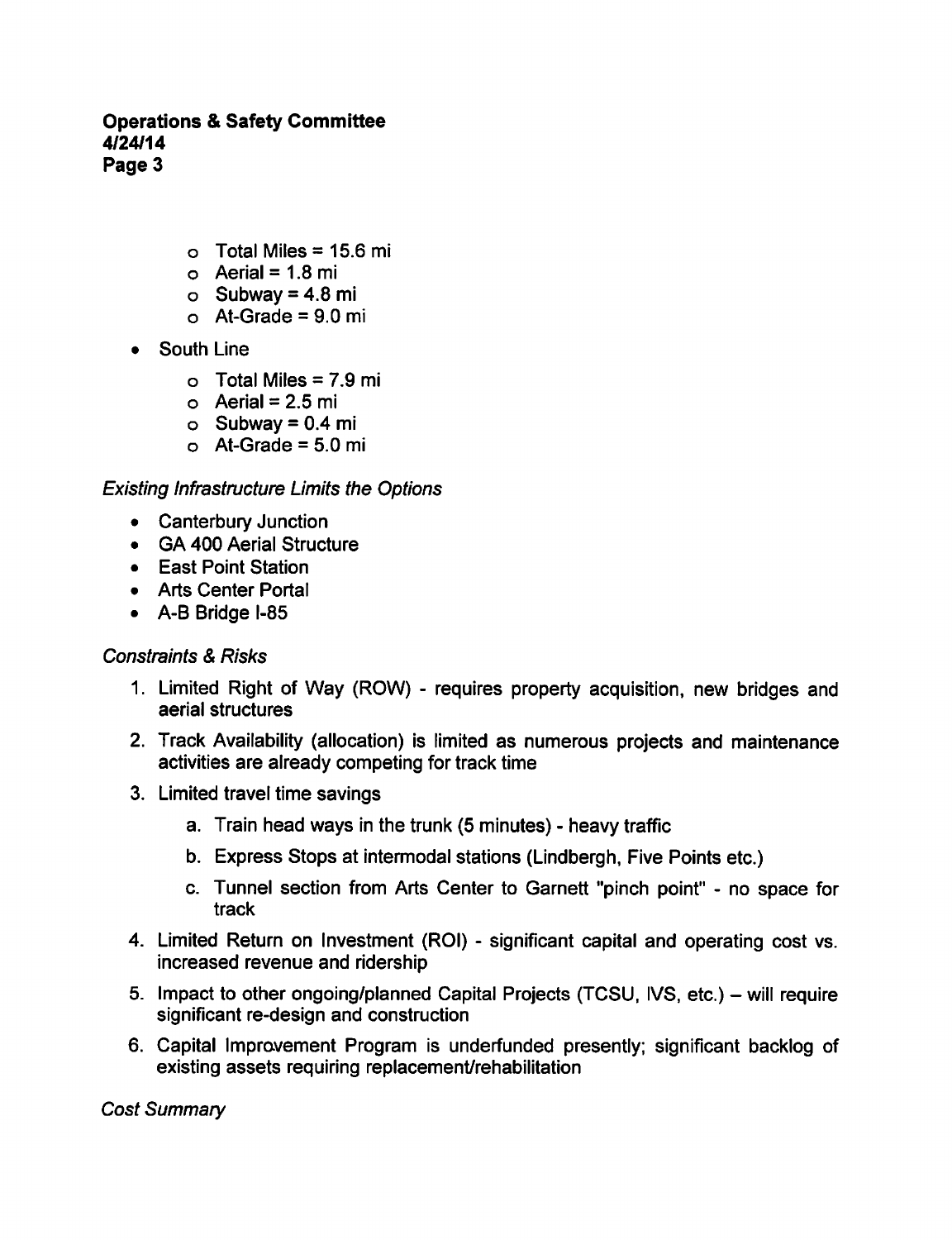- Construction Costs
	- $\circ$  Total Miles of New Track = 12.0 miles /28.6 miles
	- $\circ$  Aerial = 2.0 (\$75 million/mile)
	- $\circ$  Subway = 0.0 (Tunnels \$175 million/mile)
	- $\circ$  At-Grade/Walls = 10.0 (\$25 million/mile)
	- $\circ$  Right-of-Way Acquisition = 10.0 miles
	- o Includes: infrastructure, track, rail, earthwork, ROW & drainage
	- $\circ$  Existing Track Requiring Modification = 14.0 miles (\$5 million/mile)
- Implementation Costs
	- o Engineering & Design
	- Project Management
	- Construction Management
	- Utility Relocation
	- Train Control Upgrades
	- o Traction Power Upgrades
	- Insurance
	- Testing, Investigation, Reporting, Assessment
	- Project Reserve
	- o Contingency
	- o Additional O&M Impacts & Costs
- New Infrastructure
	- $\circ$  Total = (At-Grade x Cost/Mile) + (Aerial x Cost/Mile) = Sum x Implementation Costs
	- $\circ$  Total + ((14.0 x \$5,000,000) x 25%) = TOTAL COST
	- $\circ$  Total Cost = \$822,000,000
	- $\circ$  Cost Per Mile = \$68,500,000
	- Cost value and estimates taken from I-20 East LPA Feasibility Assessment, dated February 2013 and completed by MARTA Planning and HNTB

#### Opportunities to Improve Customer Experience

- More frequent rail service
- Station signage (electronic/fixed)
- Maps/Information
- Public Address System
- CCTV/Security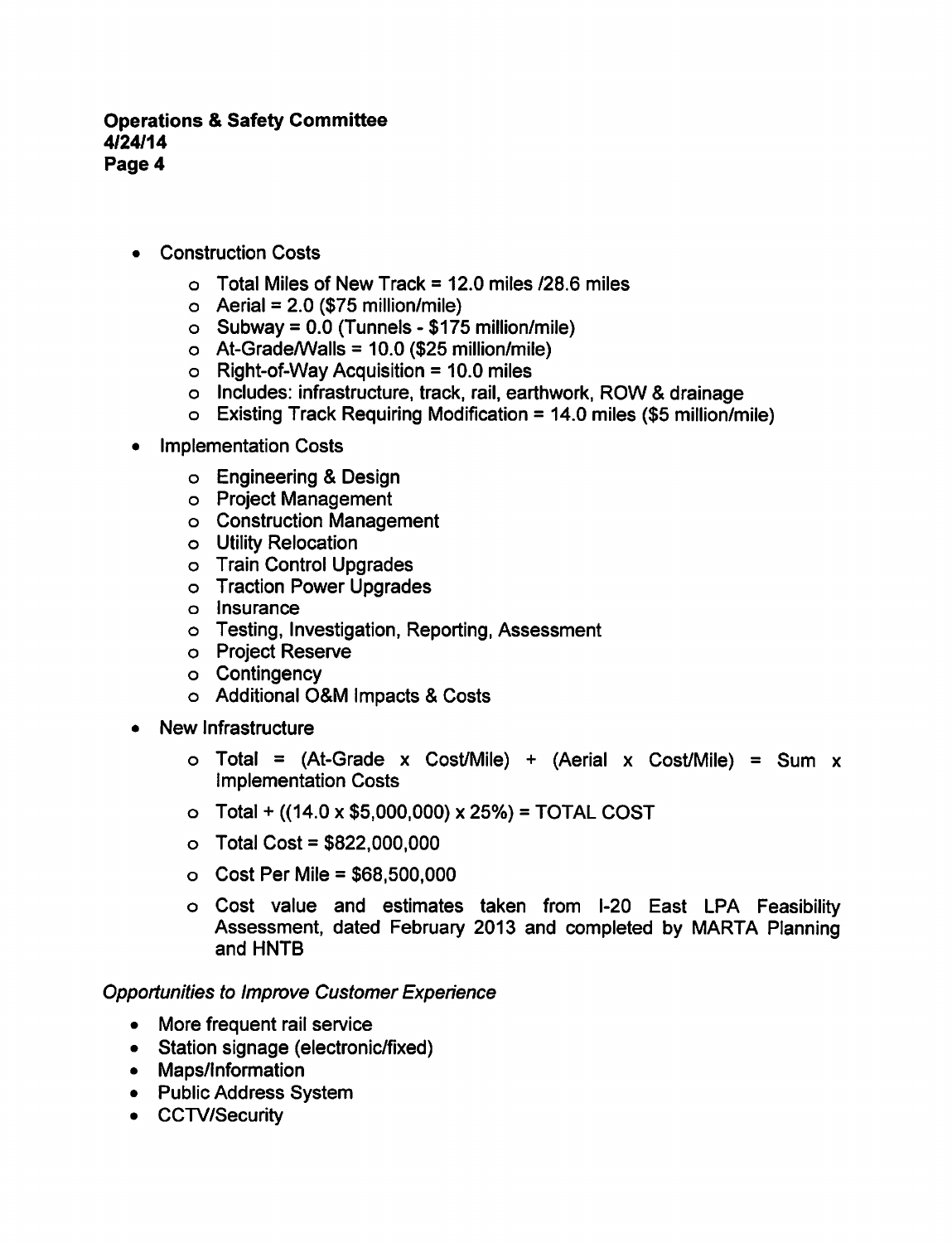- Rail car interior layout (luggage space)
- Wireless
- Platform improvements (outdoor furniture, receptacles, warning strips, lighting & phones)
- Station Agents & Police
- Way finding signage (off property)

Mr. Durrett asked how long is the ride from North Springs Station to the Airport.

Mr. Springstead said 46 minutes.

Mr. Durrett asked how long would the ride be if MARTA added the express service.

Mr. Springstead said approximately 40 minutes.

Mr. Buckley asked where would the funding come from.

Mr. Springstead said this is just a high level overview  $-$  funding sources have not been examined.

Mr. Krisak said if MARTA could get this type of funding it would be much better served for improving the overall system.

Mr. Parker said a refined cost evaluation would need modeling that will cost the Authority money. Other rail systems have this type of express service but it was planned from the beginning and not built in later as MARTA would have to do.

Dr. Edmond asked how will this information be communicated back to those who've inquired.

Mr. Parker said first it will be presented to MARTOC then back to the North Fulton Mayors.

## Briefing - Safety & Quality Assurance

Mr. Hembree briefed the Committee on MARTA's Department of Safety & Quality Assurance overview.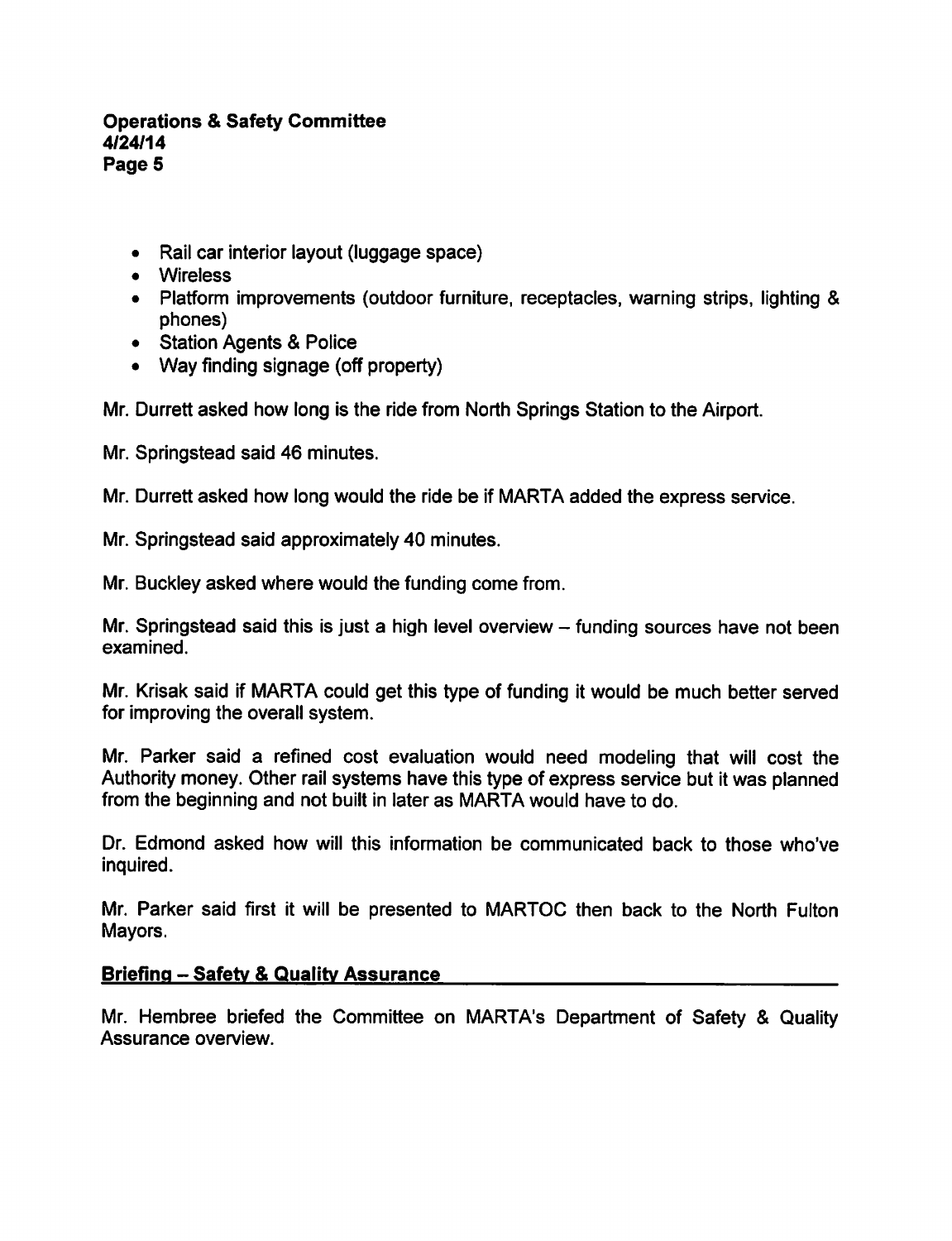Department of Safety and Quality Assurance (DSQA) Mission:

• Develop and successfully implement a comprehensive Safety and Quality Assurance management system that ensures a safe and reliable transit service and workplace.

Office of Safety- Structure of the Organization

- Branches:
	- Environmental Health and Safety
		- Regulatory compliance  $\blacksquare$
		- Risk mitigation
	- Operational Safety
		- **Data and trend analysis**
		- **Hazard identifications and investigations**
	- o System Safety Programs
		- Safety support of CIP and JOC programs

Office of Quality Assurance and Configuration Management - Quality Management System

- Benefits of system
	- Process efficiency and long-term cost reduction
	- Risk Aversion
	- Customer satisfaction
- Consequences if system does not exist
	- Wasteful expenditures
	- Safety and environmental hazards
	- Loss of business

Office of Quality Assurance and Configuration Management - Structure of the **Organization** 

- Branches
	- Contracts Management
		- Contract compliance
	- Quality Assurance Audits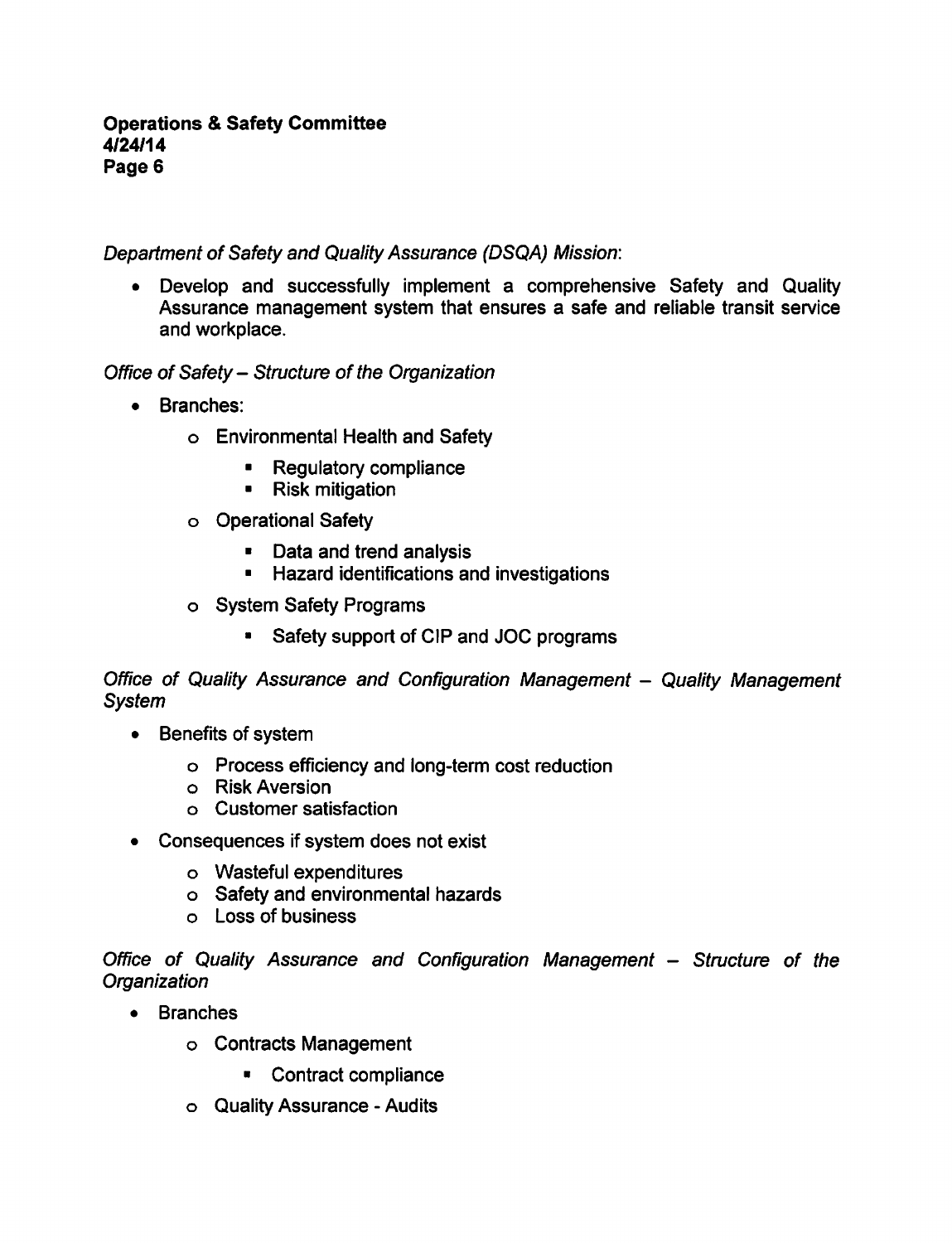- Routine evaluations
- Documentation compliance
- Configuration Management
	- Manage and track Authority's assets
	- **EmVision360**

## Safety and Quality Interdependence

- Quality is the driving force behind Safety
	- Prevents or limit accidents and incidents
- Safe transit system
	- Safety processes protect customers, employees and assets from harm or damage

## Safety Initiatives

- Developing a "Safety Pledge" through the Joint Health and Safety Committee that is designed for specific work groups
- Begun a Safety poster campaign to include bus loops, facilities and garages
- Conducting Ride-A-Longs with bus operators to study specific route hazards
- Begun a comprehensive training program for the safety officers to improve the efficiency and effectiveness of their incident investigations and reporting
- Participates in monthly Shop/Unit Level safety meetings
- Provides Safety Bulletins to address specific stakeholder concerns
- Continue data analyses and trending
- Partnering with the Office of Management and Budget to review and update KPI targets

Mr. Buckley said Safety is a number one concern for the Board. He asked for an update on where the Authority stands with its Safety Initiatives.

Mr. Hembree said a briefing can be provided at an upcoming Operations & Safety Committee meeting.

Dr. Edmond asked if MARTA has been able to see a trend in the accidents for example with operators' experience or particular routes.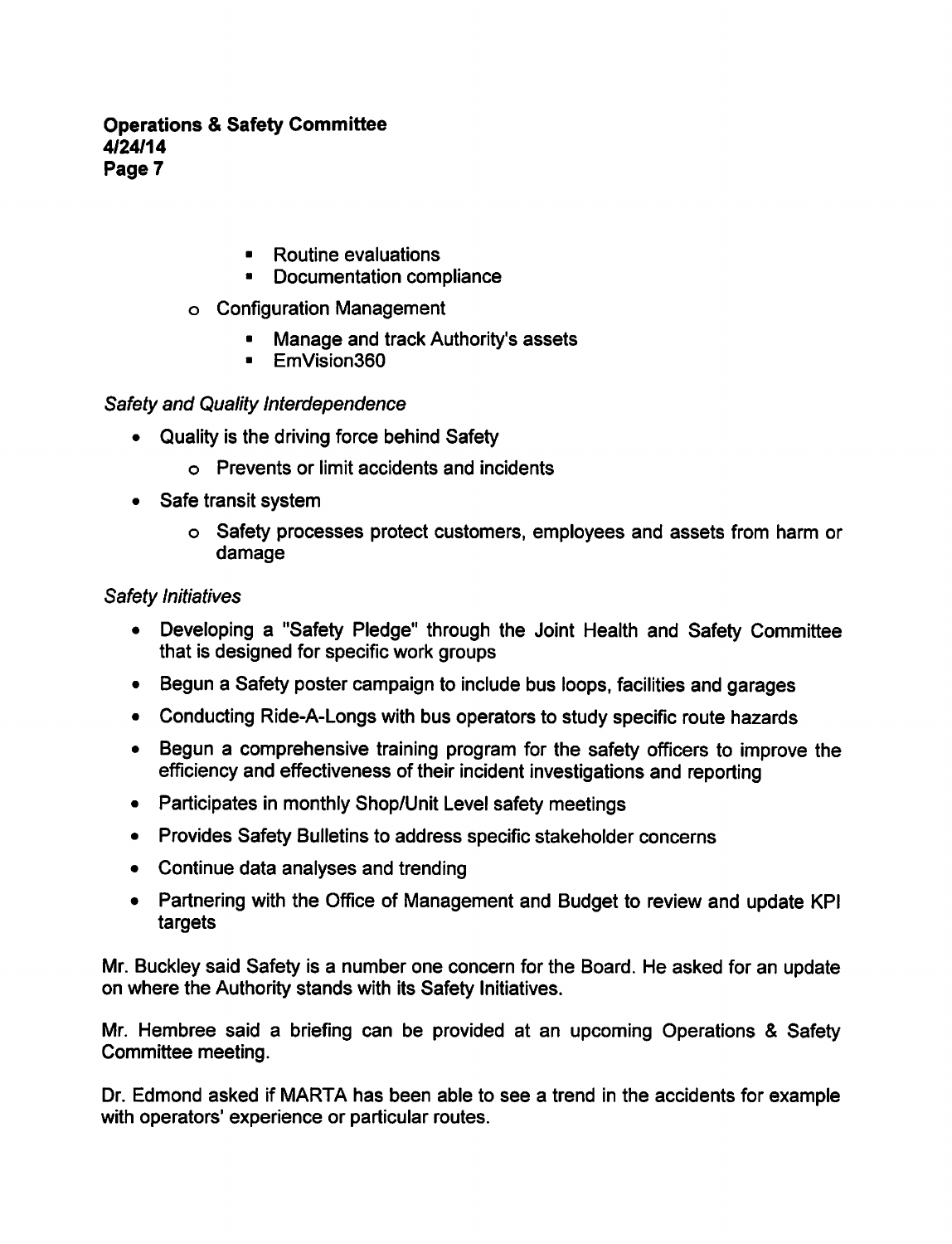Mr. Hembree said a trend is not clear  $-$  MARTA is hoping that the Ride-A-Longs will give more insight.

## Briefing - Train Alert Lights Warning System

Mr. Krisak briefed the Committee on MARTA's Train Alert Lights Warning System.

- $\triangleright$  The Train Alert Lights Warning System provides an advance visible indication of an approaching train to personnel working on the wayside in blind curves and grades with limited sighting distance
- $\triangleright$  The advance warning enables wayside personnel to move away from the tracks to a safe area prior to the arrival of a train
- $\triangleright$  NTSB, FTA and ad hoc investigations recommended several initiatives to improve the safety of track workers – the most extensive initiative was to provide a visual warning to workers of an approaching train
- $\triangleright$  The use of yellow, high intensity strobe lights was designed to provide visual warning to workers  $-$  the visual warning was chosen due to the fact that adjacent noise to the tracks was a contributing factor to one of the accidents in April 2000
- $\triangleright$  The Train Alert Lights are amber/yellow flashing strobe lights installed along the tracks at spacings of 100ft. inside of tunnels and 50ft. outside of tunnels in natural light
- $\triangleright$  Current Installations
	- MARTA has installed Train Alert Warning Lights on the Blue and Green Lines from H.E. Holmes to Indian Creek and on the Red and Gold Lines from Lindbergh to the Airport
- $\triangleright$  Ongoing Installations
	- MARTA is currently installing Train Alert Warning Lights on the Red and Gold Lines from Buckhead to North Springs and from Lenox to Doraville

## Other Matters

Dr. Edmond asked for an update on MARTA's natural disaster and terror mock drills.

Mr. Parker said staff will report out the Board next month.